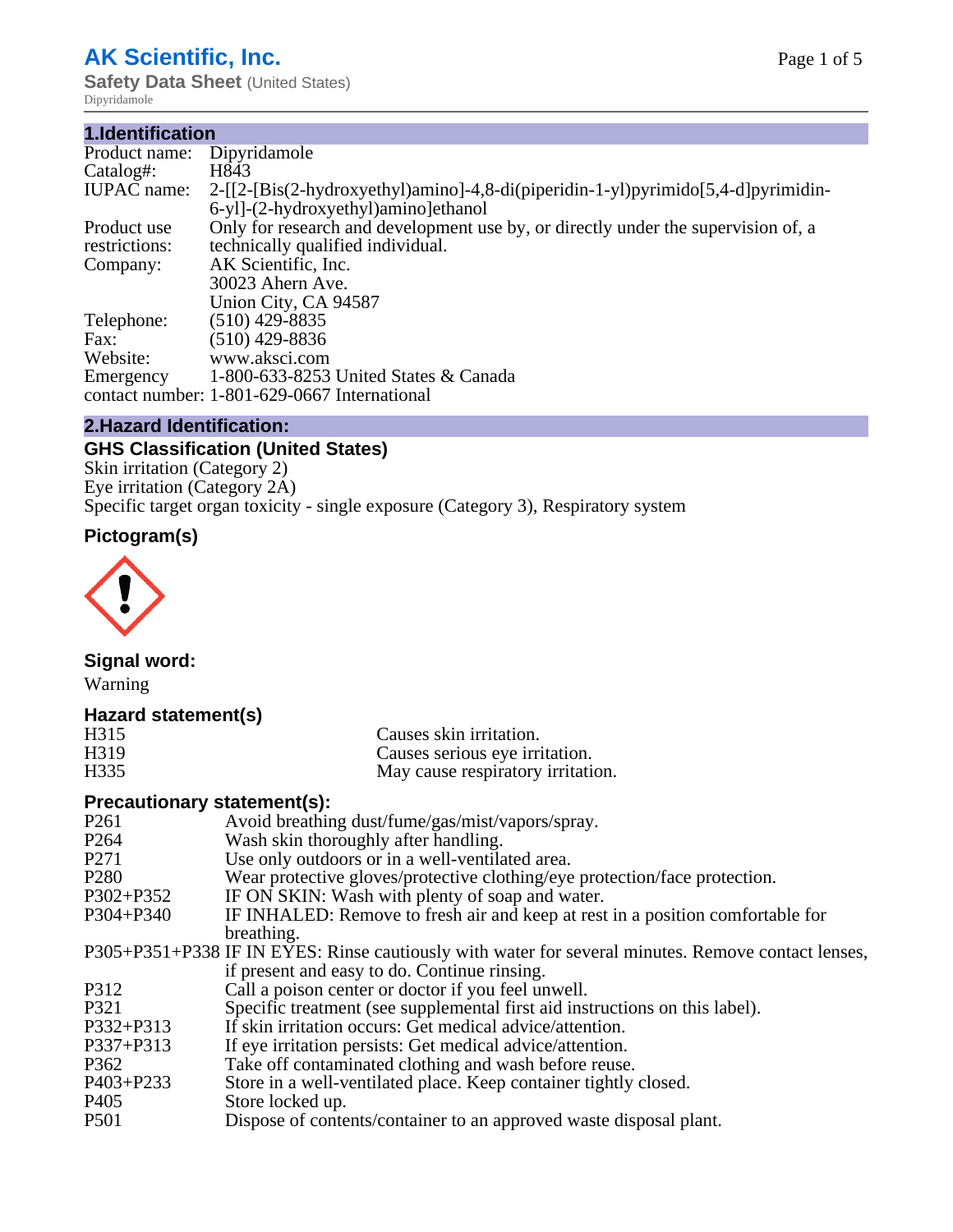# **Hazards not otherwise classified (HNOC) or not covered by GHS:**

None

## **3.Composition/Information on Ingredients**

Synonyms: 2,6-Bis(diethanolamine)-4,8-dipiperidinopyrimido[5,4-d]pyrimidine; Persantin; Permole CAS#: 58-32-2 Purity: 98% (HPLC) EC: 200-374-7

## **4. First Aid Measures**

**General Information:** Immediately remove any clothing contaminated by the product. Move out of dangerous area. Consult a physician and show this safety data sheet.

**Inhalation:** Move person to fresh air. If not breathing, give artificial respiration. If breathing is difficult, give oxygen. Obtain medical aid.

**Skin contact:** Immediately flush skin with running water for at least 15 minutes while removing contaminated clothing and shoes. Wash clothing before reuse. Obtain medical aid immediately. **Eye contact:** Immediately flush open eyes with running water for at least 15 minutes. Obtain medical aid immediately.

**Ingestion:** Do NOT induce vomiting without medical advice. Rinse mouth with water. Never administer anything by mouth to an unconscious person. Obtain medical aid immediately.

**Most important symptoms and effects, both acute and delayed:** No further information available. Please see sections 2 and 11.

**Indication of any immediate medical attention and special treatment needed:** No further information available.

# **5. Fire Fighting Measures**

**Suitable extinguishing media:** Use water spray, dry chemical, carbon dioxide, or chemical foam. **Specific hazards arising from the chemical:** Carbon oxides, Nitrogen oxides.

**Advice for firefighters:** As in any fire, wear a NIOSH-approved or equivalent, pressure-demand, self-contained breathing apparatus and full protective gear. During a fire, irritating and highly toxic gases may be generated by thermal decomposition or combustion.

# **6. Accidental Release Measures**

**Personal precautions, protective equipment and emergency procedures:** Wear protective equipment and keep unprotected personnel away. Ensure adequate ventilation. Remove all sources of ignition. Prevent further leak or spill if safe to do so. For personal protective equipment, please refer to section 8.

**Environmental precautions:** Do not let product enter drains, other waterways, or soil.

**Methods and materials for containment and cleaning up:** Prevent further leak or spill if safe to do so. Vacuum, sweep up, or absorb with inert material and place into a suitable disposal container. Consult local regulations for disposal. See section 13 for further disposal information.

# **7. Handling and Storage**

**Precautions for safe handling:** Avoid contact with skin, eyes, and personal clothing. Wash hands thoroughly after handling. Avoid breathing fumes. Use only with adequate ventilation. Wear suitable protective clothing, gloves, and eye/face protection. Keep away from sources of ignition. Minimize dust generation and accumulation. Keep container tightly closed. Open and handle container with care. Do not eat, drink, or smoke while handling.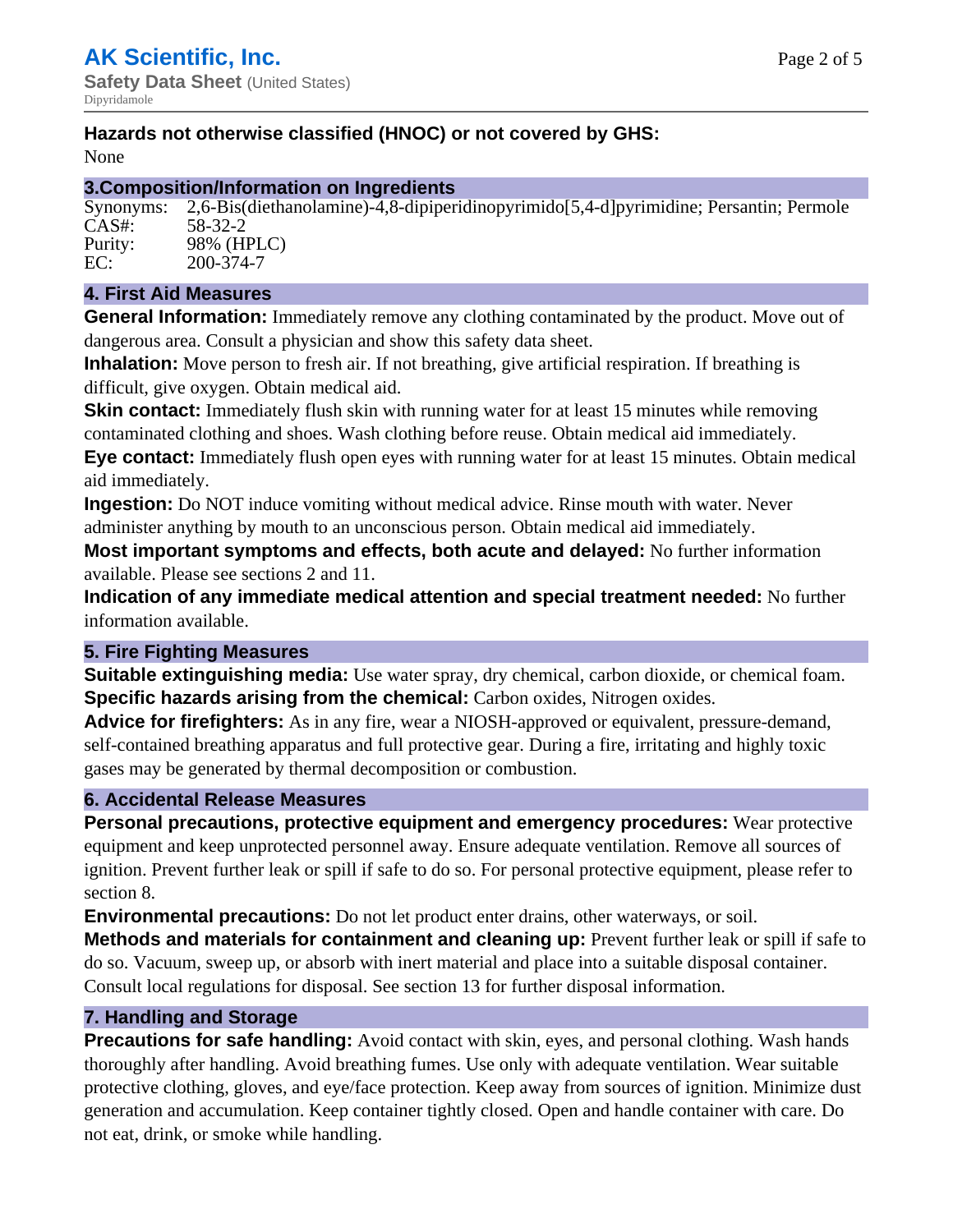**Conditions for safe storage, including any incompatibilities:** Store in a tightly-closed

container when not in use. Store in a cool, dry, well-ventilated area away from incompatible substances. Keep away from sources of ignition.

# **8. Exposure Controls/Personal Protection**

#### **Exposure limits:**

| <b>OSHA PEL:</b>  | Not available. |
|-------------------|----------------|
| NIOSH REL:        | Not available. |
| <b>ACGIH TLV:</b> | Not available. |

**Appropriate engineering controls:** Avoid contact with skin, eyes, and clothing. Wash hands before breaks and immediately after handling the product. Facilities storing or utilizing this material should be equipped with an eyewash fountain. Use adequate general and local exhaust ventilation to keep airborne concentrations low.

#### **Personal protection**

| Eyes:        | Based on an evaluation of the eye or face hazards present, wear chemical splash-resistant<br>safety glasses or goggles with side protection. A face shield may be appropriate in some |
|--------------|---------------------------------------------------------------------------------------------------------------------------------------------------------------------------------------|
|              | workplaces. Use eyewear tested and approved under appropriate government standards<br>such as OSHA 29 CFR 1910.133 or EU EN166.                                                       |
| Hands:       | Wear gloves selected based on an evaluation of the possible hazards to hands and skin,                                                                                                |
|              | the duration of use, the physical conditions of the workplace, and the chemical resistance                                                                                            |
|              | and physical properties of the glove material.                                                                                                                                        |
|              | Skin and body: Protective clothing must be selected based on the hazards present in the workplace, the                                                                                |
|              | physical environment, the duration of exposure, and other factors. No fabric can provide                                                                                              |
|              | protection against all potential hazards; therefore it is important to select the appropriate                                                                                         |
|              | protective clothing for each specific hazard. At the minimum, wear a laboratory coat and                                                                                              |
|              | close-toed footwear.                                                                                                                                                                  |
| Respiratory: | Respirators are not a substitute for accepted engineering control measures such as<br>enclosure or confinement of the operation, general and local ventilation, and substitution      |
|              | of less toxic materials. When respiratory personal protective equipment is appropriate                                                                                                |
|              | based on an assessment of respiratory hazards in the workplace, use a NIOSH- or                                                                                                       |
|              | CEN-certified respirator.                                                                                                                                                             |

| 9. Physical and Chemical Properties |                           |  |
|-------------------------------------|---------------------------|--|
| <b>Physical State:</b>              | Yellow crystalline powder |  |
| Molecular Formula:                  | C24H40N8O4                |  |
| Molecular Weight:                   | 504.63                    |  |
| Odor:                               | Not available.            |  |
| pH:                                 | Not available.            |  |
| <b>Boiling Point Range:</b>         | Not available.            |  |
| Freezing/Melting Point:             | $165 - 167$ °C            |  |
| <b>Flash Point:</b>                 | Not available.            |  |
| <b>Evaporation Rate:</b>            | Not available.            |  |
| Flammability(solid,gas):            | Please see section 2.     |  |
| Explosive limits:                   | Not available.            |  |
| Vapor Pressure:                     | Not available.            |  |
| Vapor Density:                      | Not available.            |  |
| Solubility:                         | Not available.            |  |
| <b>Relative Density:</b>            | Not available.            |  |
| Refractive Index:                   | Not available.            |  |
| Volatility:                         | Not available.            |  |
| <b>Auto-ignition Temperature:</b>   | Not available.            |  |
| <b>Decomposition Temperature:</b>   | Not available.            |  |
| <b>Partition Coefficient:</b>       | Not available.            |  |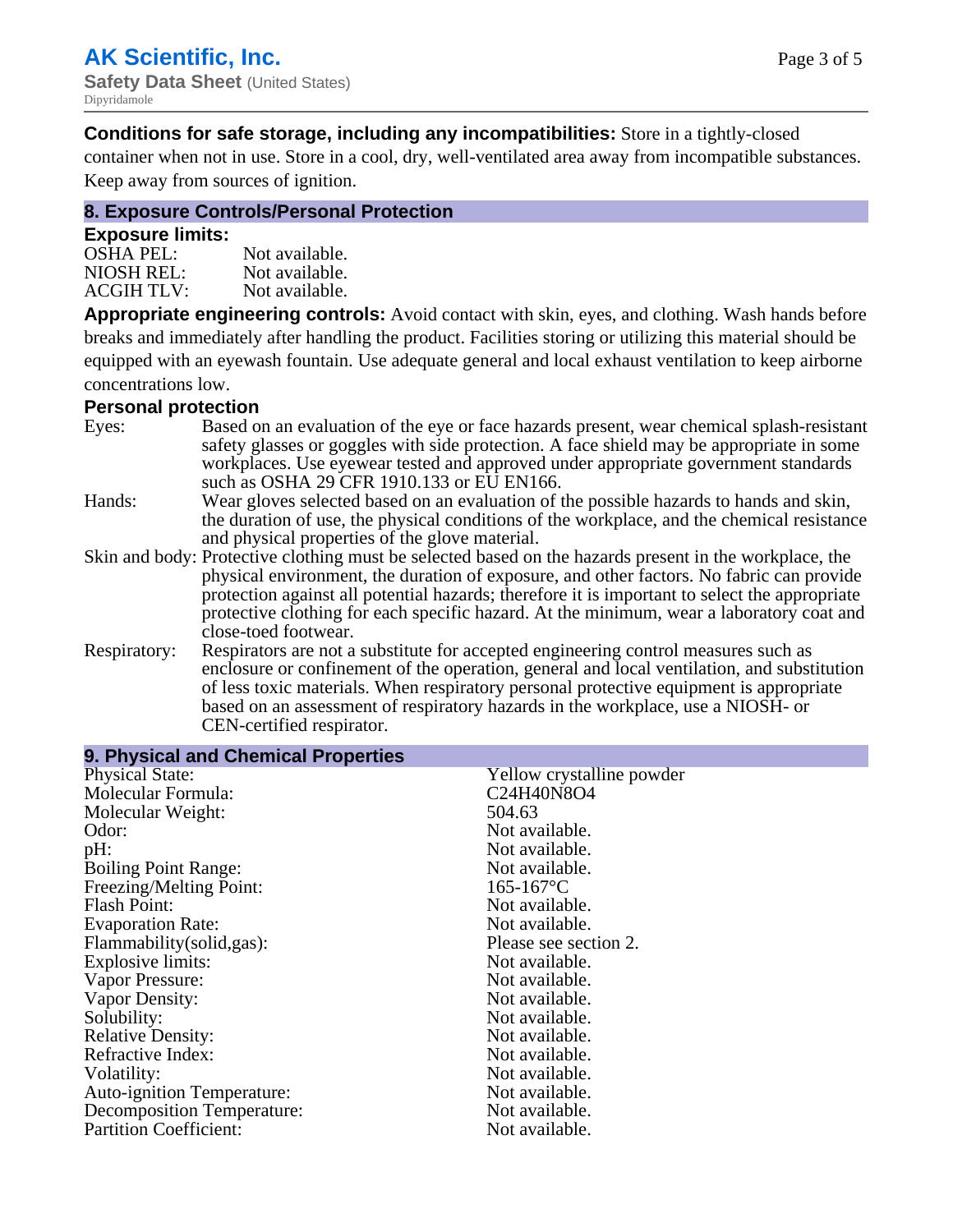# **AK Scientific, Inc.**

**Safety Data Sheet** (United States) Dipyridamole

### **10. Stability and Reactivity**

| Reactivity:                         | Not available.                                       |
|-------------------------------------|------------------------------------------------------|
| Chemical stability:                 | Stable under recommended temperatures and pressures. |
| Possibility of hazardous reactions: | Not available.                                       |
| Conditions to avoid:                | Dust generation.                                     |
| Incompatible materials:             | Strong oxidizing agents.                             |
| Hazardous decomposition products:   | Carbon oxides, Nitrogen oxides.                      |

#### **11. Toxicological Information**

RTECS# KK7450000 Acute toxicity: LD50 Oral-Rat-8400mg/kg<br>Routes of exposure: later and the later of the Inhalation, eye contact, skin c Symptoms related to the physical,chemical and toxicological characteristics:

Not available.

Inhalation,eye contact, skin contact, ingestion. Skin contact may result in inflammation characterized by itching, scaling, reddening, blistering, pain or dryness. Eye contact may result in redness, pain or severe eye damage. Inhalation may cause irritation of the lungs and respiratory system. Overexposure may result in serious illness or death.

# **Carcinogenicity**

IARC: Not classified.<br>
Not listed. NTP:<br>
OSHA: Not listed.<br>
Not listed. Not listed. Acute toxic effects: Inflammation of the eye is characterized by redness, watering, and itching. Skin inflammation is characterized by itching, scaling, reddening, or, occasionally, blistering.

# **12. Ecological Information**

| Persistence and degradability: | Not available. |
|--------------------------------|----------------|
| Bioaccumulative potential:     | Not available. |
| Mobility in soil:              | Not available. |
| Other adverse effects:         | Not available. |

### **13. Disposal Considerations**

Disposal of waste: Chemical waste generators must determine whether a discarded chemical is classified as hazardous waste. US EPA guidelines for the classification determination are listed in 40 CFR 261.3. Additionally, waste generators must consult state and local hazardous waste regulations to ensure complete and accurate classification. Observe all federal, state and local regulations when disposing of the substance.

Disposal of packaging: Do not reuse containers. Dispose of as unused product.

# **14. Transportation Information**

| <b>DOT (United States)</b>        |                |
|-----------------------------------|----------------|
| UN number:                        | Not hazmat     |
| Proper shipping name:             | Not available. |
| Transport hazard class:           | Not available. |
| Packing group:                    | Not available. |
| <b>IATA</b>                       |                |
| <b>UN Number:</b>                 | Not DG         |
| Proper shipping name:             | Not available. |
| Transport hazard class:           | Not available. |
| Packing group:                    | Not available. |
| <b>15. Regulatory Information</b> |                |